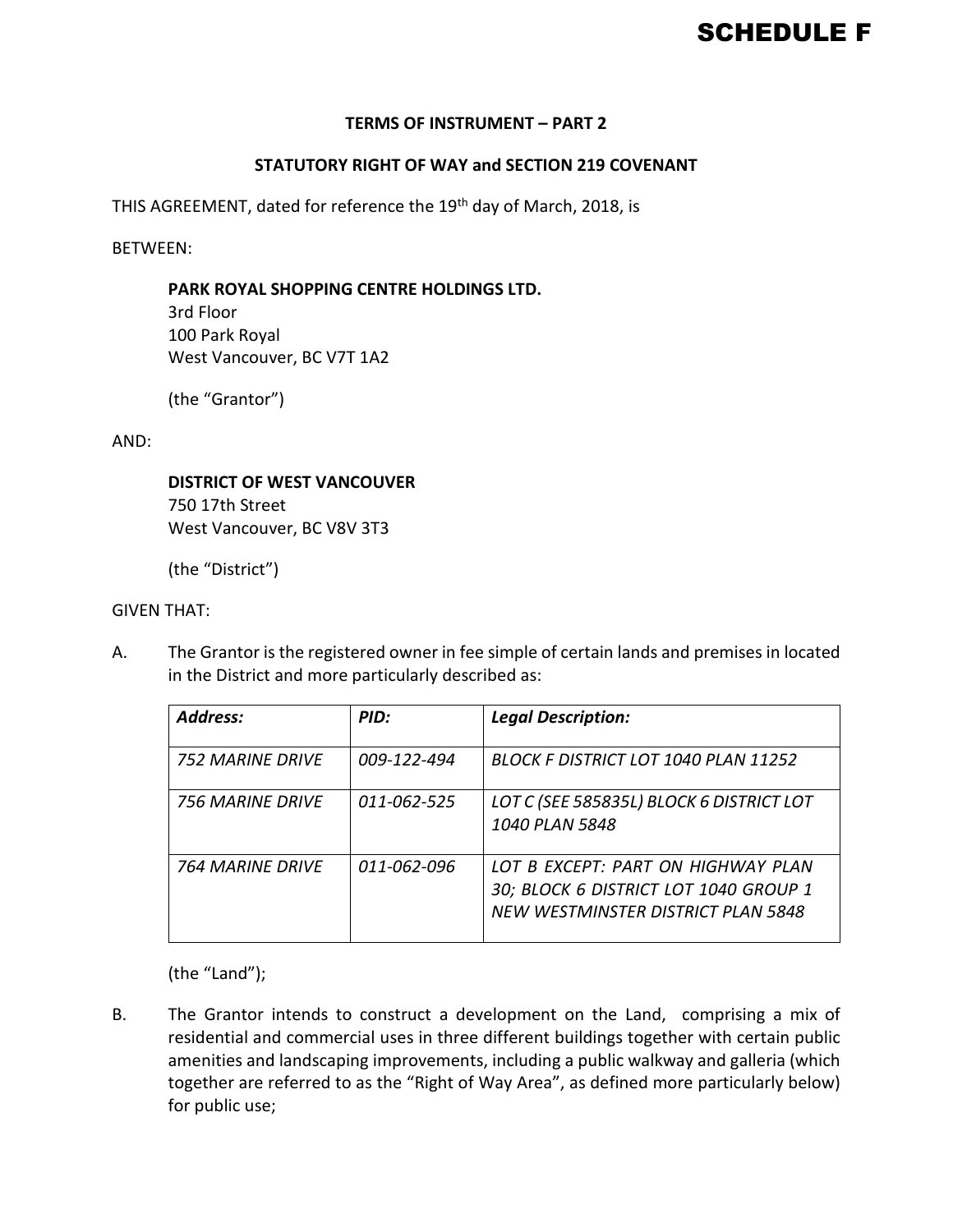- C. The Grantor has agreed to grant to the District a statutory right of way for the operation and use of the Right of Way Area as an area open to the public in perpetuity, and this statutory right of way is necessary for the operation and maintenance of the District's undertaking;
- D. The Grantor, as part of and in connection with the proposed development on the Land, has agreed to construct and install, within the Right of Way Area, surface treatments and landscaping features in accordance with Development Permit No. 12-085 issued to the Grantor by the District (the "Works"), which Works the District and the Grantor agree are required for public use and enjoyment of the Right of Way Area, and the Grantor has agreed to maintain the Works in perpetuity; and
- E. Section 219 of the *Land Title Act* authorizes the registration of a covenant, whether of a negative or positive nature, in respect of the use of land, in favour of a municipality, as a charge against the title to that land, which covenant is enforceable against the owner and its successors in title, even if the covenant is not annexed to land owned by a municipality;

THIS AGREEMENT is evidence that, pursuant to ss. 218 and 219 of the *Land Title Act*, and in consideration of ONE DOLLAR (\$1.00) paid by the District to the Grantor and other good and valuable consideration (the receipt and sufficiency of which the Grantor hereby acknowledges), the Grantor grants to and covenants with the District as follows:

- 1. **Statutory Right of Way** The Grantor hereby grants, conveys and confirms to the District in perpetuity the full, free and uninterrupted right, liberty, easement and statutory right of way (the "Statutory Right of Way") on, over and across the areas of the Land marked "Public Area" on the plan attached to this Agreement as Schedule A (the "Right of Way Area") at all times hereafter for the following purposes:
	- (a) to permit all members of the public, at their will and pleasure, 24 hours a day, 7 days a week, to pass, be or remain on, along and across the surface of the Right of Way Area, or any portion thereof, to provide public pedestrian access to and from the streets, sidewalks and other public areas adjacent to the Land;
	- (b) to permit the District and the District's elected and appointed officials, officers, employees, and contractors ("District Personnel"), to enter on the Right of Way Area with works, vehicles, equipment, tools and materials for the purpose of inspecting the Right of Way Area, and removing such structures, improvements, fixtures, and other obstructions as may be required to ensure safe and effective use and enjoyment of the Right of Way Area; and
	- (c) to do all other things on the Right of Way Area as may be necessary, desirable or incidental to its ongoing use, operation, and enjoyment.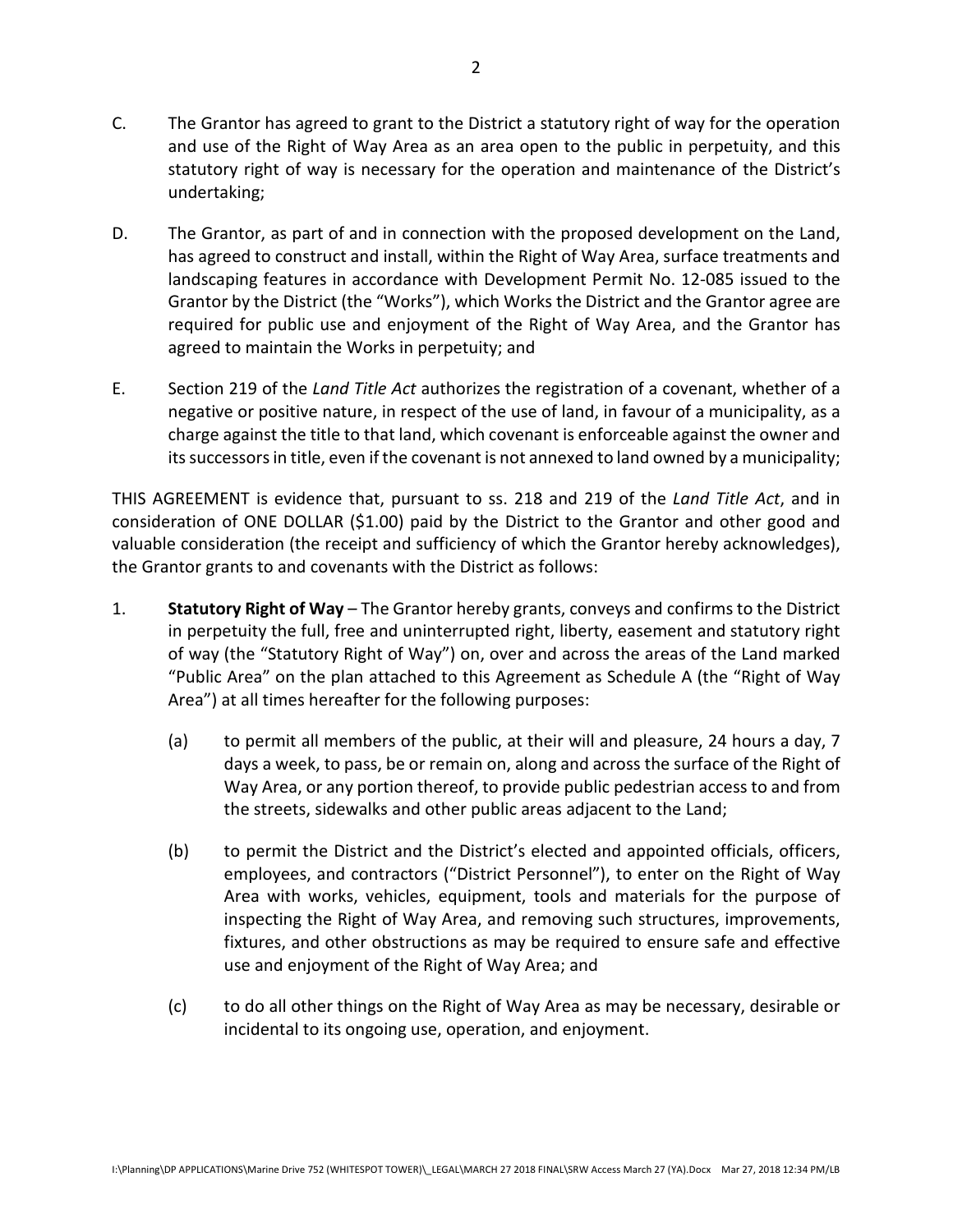- 2. **Section 219 Covenant to Construct and Maintain** Notwithstanding the grant to the District of the rights enumerated in section 1, the Grantor further covenants and agrees as follows:
	- (a) the Grantor shall, as required by and pursuant to Development Permit No. 12-085 issued by the District, at its own cost, complete the design, construction, and installation of the Works, in a good and workmanlike manner;
	- (b) the Grantor will, at its own cost and in perpetuity, keep clean, repair, and maintain the Works in good, safe and sufficient repair and condition, to the satisfaction of the District; and
	- (c) if the Grantor fails to keep, repair, and maintain the Works in good, safe and sufficient repair to the satisfaction of the District's Director of Planning, the District shall be entitled to do such work after giving 30 days' prior written notice to the Grantor (except in the case of an emergency, in which case no notice is required, and except if the Grantor has commenced such work within such 30 day period and is diligently prosecuting same to completion), in which case the Grantor shall pay the District's cost forthwith upon receipt of an invoice from the District for the work.

# 3. **Grantor's Obligations** – The Grantor must:

- (a) not do or permit to be done anything in the Right of Way Area which in the opinion of the District, acting reasonably, may interfere with, injure or impair the operating efficiency of, or obstruct access to or the use of the Statutory Right of Way Area or the rights granted under this Agreement;
- (b) permit the District to peaceably hold and enjoy the rights hereby granted;
- (c) permit the District to do all other things in the Right of Way Area which in the opinion of the District are reasonably necessary for the safe use and preservation of the Right of Way Area for the purposes of the Works and the Statutory Right of Way;
- (d) not deposit or place garbage, debris or other material in the Right of Way Area; and
- (e) at its own expense, do or execute or cause to be done or executed all such further and other lawful acts, deeds, things, conveyances and assurances whatsoever for better assuring to the District the rights, liberties, and right of way hereby granted.
- 4. **District's Obligations** The District must do all things hereby authorized to be done by it over, through, and upon the Right of Way Area in a good and workmanlike manner so as to cause no unnecessary damage or disturbance to the Grantor, the Land, or the Right of Way Area or to any improvements thereon.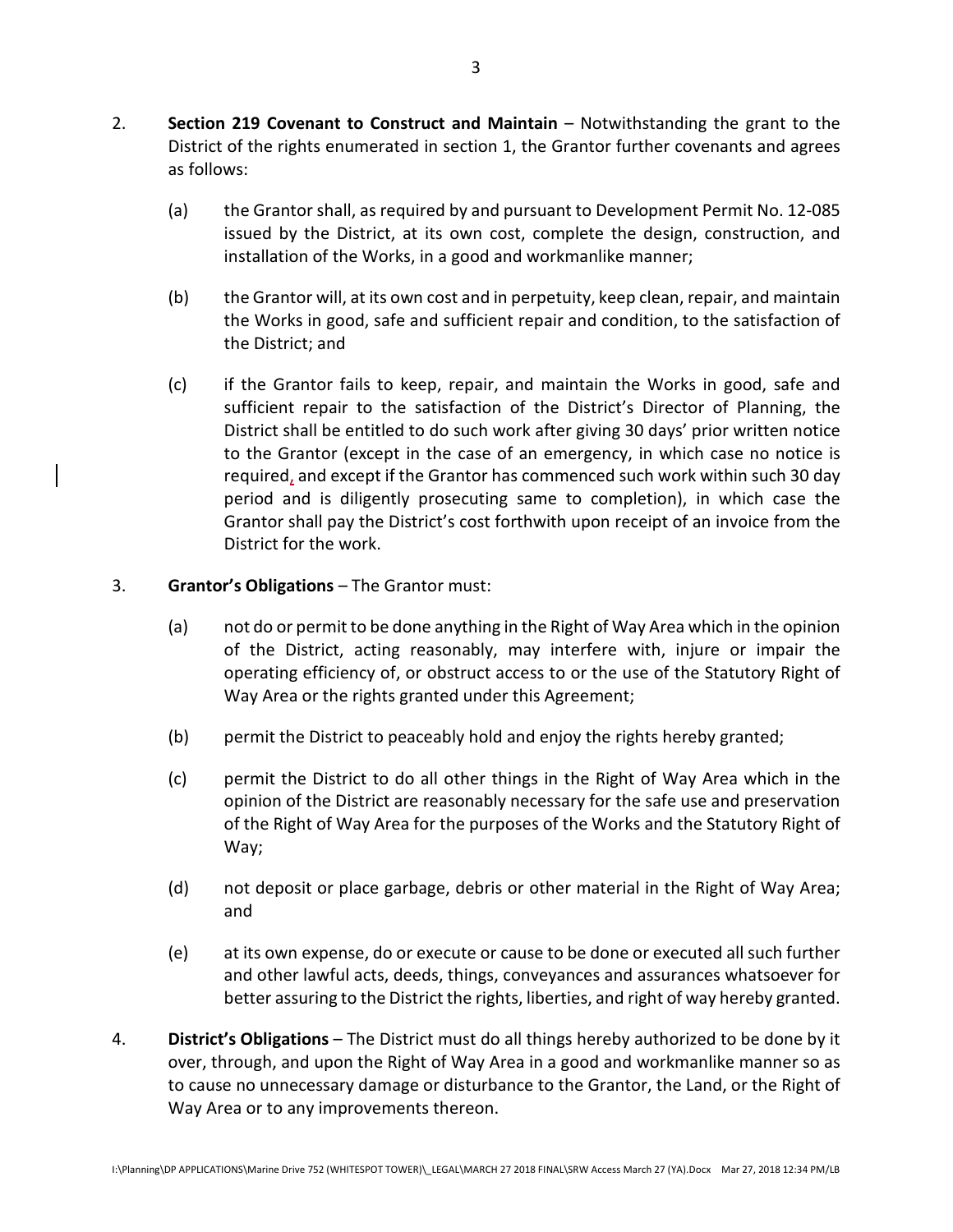- 5. **District's Rights** The District:
	- (a) is entitled to peaceably hold and enjoy the rights, liberties and Statutory Right of Way hereby granted without hindrance, molestation or interruption by the Grantor or any person, firm or corporation claiming by, through, under or in trust for the Grantor;
	- (b) may remove anything placed on the Right of Way Area by the Grantor which may interfere with, injure or impair the operating efficiency of, or obstruct access to or the use of the Right of Way Area or the rights granted by the Statutory Right of Way, but must promptly restore the Right of Way Area to substantially its original condition, but for the Works, so far as is reasonably practical; and
	- (c) on default by the Grantor of any of its obligations under this Agreement, may, but is not obliged to, rectify the default, provided that, except in the case of an emergency (in which case no notice is required), the District must first give 30 days' prior notice to the Grantor specifying the default and requiring it to be remedied and the Grantor must have failed to carry out such work within such 30 day period, or if the work requires longer than 30 days to carry out, the Grantor must have failed to commence carrying out the work and to diligently proceed with the work thereafter. The Grantor shall, forthwith upon receiving an invoice from the District, reimburse District for its reasonable, out of pocket expenses incurred in remedying such a default.
- 6. **Release** The Grantor will not make any claims against the District or District Personnel and the Grantor hereby releases and discharges the District and District Personnel from and against all damages, losses, costs, actions, causes of action, claims, demands, judgements, builders liens, liabilities, expenses, indirect or consequential damages (including loss of profits and loss of use and damages arising out of delays) and injuries (including personal injury and death) (collectively, "Losses") which may, at any time, arise or accrue to the Grantor, in connection with this Agreement including, without limitation:
	- (a) by reason of the District or District Personnel:
		- (i) reviewing, accepting or approving the design, specifications, materials and methods for construction of the Works;
		- (ii) inspecting the Works;
		- (iii) performing any work in accordance with the terms of this Agreement or requiring the Grantor to perform any work pursuant to this Agreement;
		- (iv) exercising any of its rights under the Statutory Right of Way granted to the District pursuant to this Agreement; or
		- (v) withholding any permits pursuant to this Agreement; or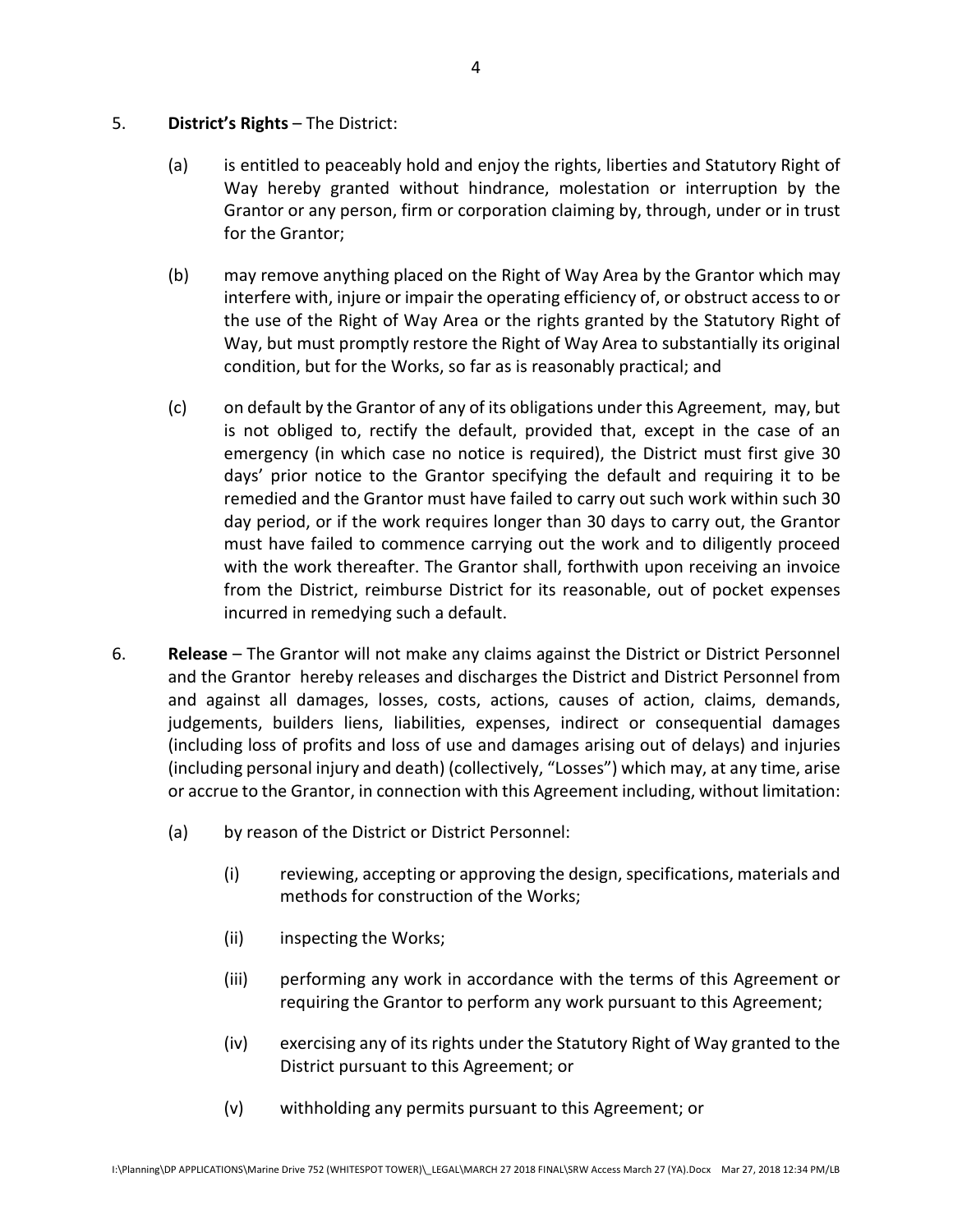- (b) that arise out of, or would not have been incurred but for:
	- (i) the design, construction or installation (including any defective materials or faulty workmanship) of the Works; or
	- (ii) this Agreement;

except to the extent such Losses are the result of the negligent acts or omissions on the part of the District or District Personnel. The release set out in this Section 6 will survive the expiration or earlier termination of this Agreement.

## 7. **Indemnity –**

- (a) The Grantor hereby covenants and agrees with the District to indemnify and save harmless and reimburse the District and District Personnel from and against all Losses (excluding economic or consequential loss) which may arise or accrue to the Grantor or to any person, firm or corporation against the District or District Personnel or which or to the District or District Personnel may pay, incur, sustain or be put to by reason of or which would not or could not have been sustained but for any of the following:
	- (i) the construction, installation, existence, maintenance, repair, replacement, removal, use or occupation of the Works or the Right of Way Area;
	- (ii) this Agreement, including the withholding of any permits by the District pursuant to this Agreement;
	- (iii) any personal injury, property damage or death occurring in or upon the Right of Way Area in whole or part from the exercise of the Statutory Right of Way in this Agreement by any party;
	- (iv) the release by the District of any or all of the District's rights under this Agreement or the loss of any rights purported to be granted hereby; or
	- (v) the District or District Personnel:
		- (A) reviewing, accepting or approving the design, specifications, materials and methods for construction of the Works;
		- (B) inspecting the Works;
		- (C) performing any work in accordance with the terms of this Agreement or requiring the Grantor to perform any work pursuant to this Agreement; or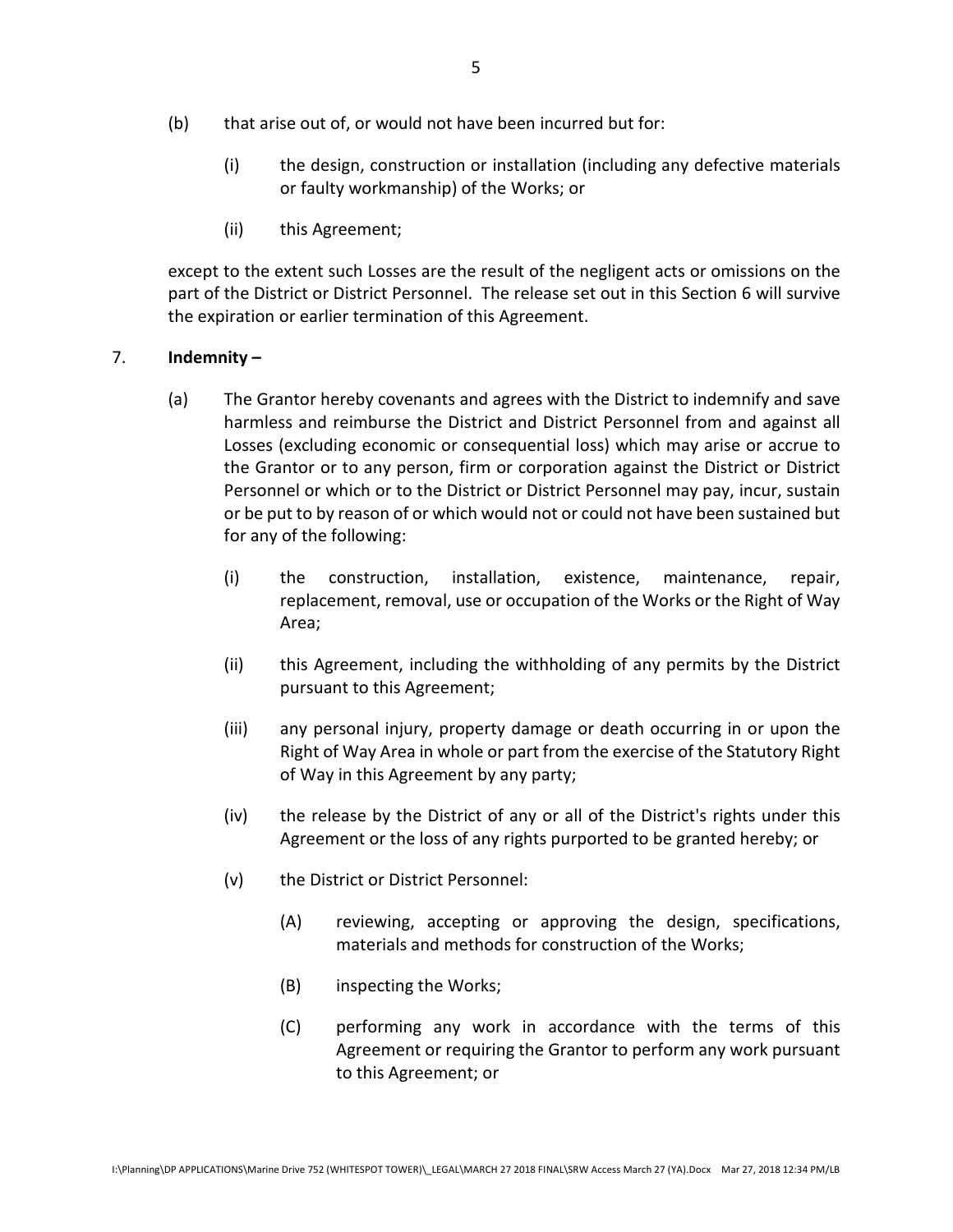- (D) exercising any of its rights under the Statutory Right of Way granted to the District pursuant to this Agreement; or
- (vi) any and all Losses (excluding economic or consequential loss) which may arise or accrue to any person, firm or corporation including a member of the public against the District or any District Personnel or which the District or any District Personnel may, incur, sustain or be put to, by reason of:
	- (A) any negligent act or omission or wilful misconduct of the Grantor or any of its contractors, subcontractors, employees, agents, licensees, invitees and permittees in connection with the exercise of the obligations or responsibilities of the Grantor under this Agreement; or
	- (B) any default in the due observance and performance of the obligations or responsibilities of the Grantor under this Agreement,

except to the extent such Losses are the result of the negligent acts or omissions on the part of the District or District Personnel. This indemnity is both a personal covenant of the Grantor and an integral part of this Section 219 Covenant and will survive the expiration or earlier termination of this Agreement.

- 8. **No Waiver** No waiver of default by either party is effective unless expressed in writing by the party waiving default, and no condoning, overlooking or excusing by either party of a previous default of the other is to be taken to operate as a waiver of any subsequent default or continuing default, or to in any way defeat or affect the rights and remedies of the non-defaulting party.
- 9. **Discretion** Wherever in this Agreement the approval of the District is required, some act or thing is to be done to the District's satisfaction, the District is entitled to form an opinion, or the District is given a sole discretion:
	- (a) the relevant provision is not deemed to have been fulfilled or waived unless the approval, opinion or expression of satisfaction is in writing signed by the District's Director of Planning or any other person duly authorized by the Council of the District of West Vancouver to perform the functions of the Director of Planning; and
	- (b) the approval, opinion or satisfaction is in the discretion of the Director of Planning acting reasonably in accordance with municipal engineering practice.
- 10. **No Effect on Powers** This Agreement does not:
	- (a) affect or limit the discretion, rights, duties or powers of the District under the common law or any statute, bylaw, or other enactment;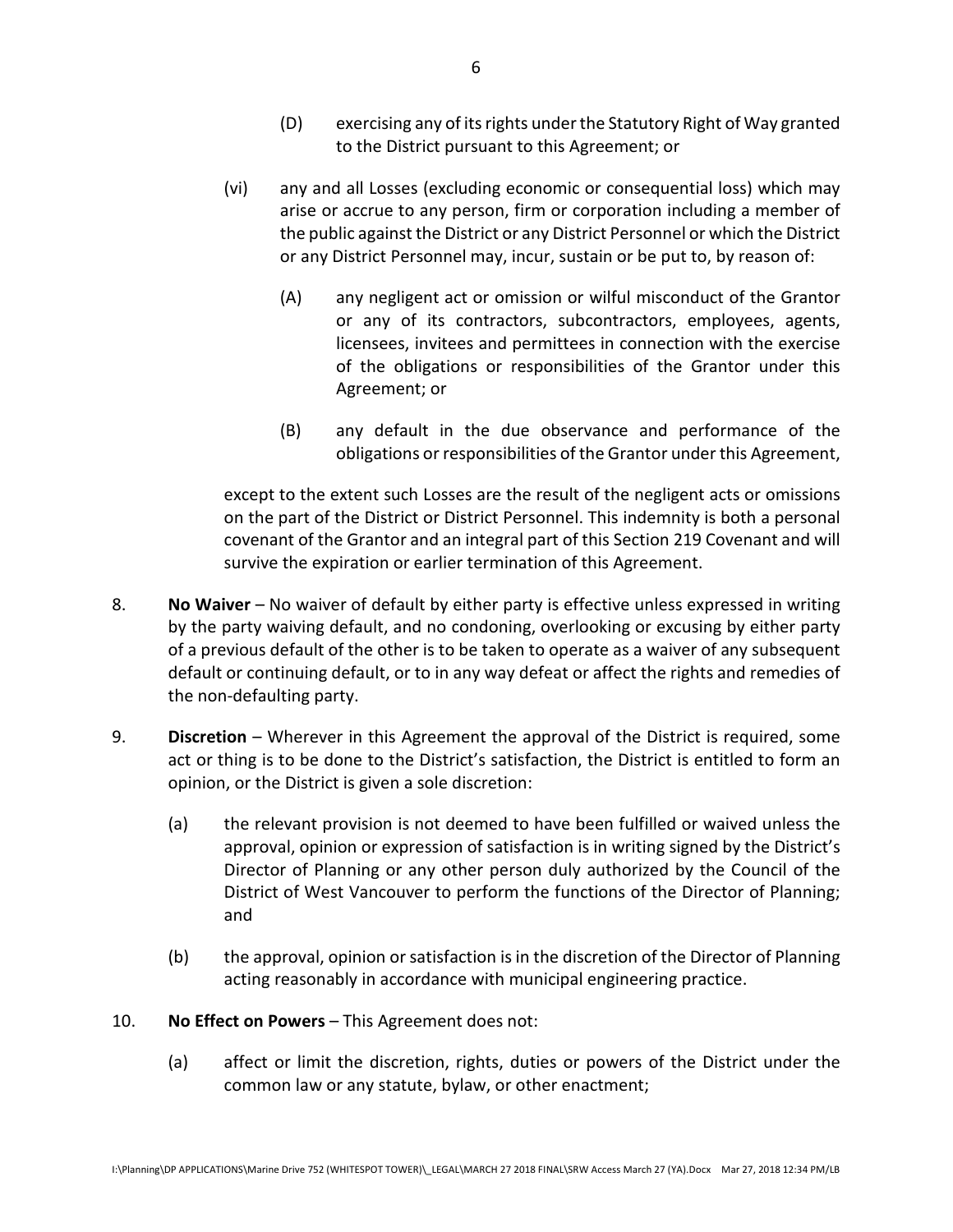- (b) affect or limit the common law or any statute, bylaw or other enactment applying to the Lands; or
- (c) relieve the Grantor from complying with the common law or any statute, bylaw or other enactment.
- 11. **Notice** Any notice to be given pursuant to this Agreement must be in writing and must be delivered personally. The addresses of the parties for the purpose of notice are the addresses hereinbefore set out. Notice may be left at the relevant address in the same manner as ordinary mail is left by Canada Post and is to be deemed to have been given when delivered. Any party may at any time give notice in writing to the other of any change of address and from and after the receipt of notice the address therein specified is to be deemed to be the address of such party for the giving of notice.
- 12. **Severance** If any section, subsection, sentence, clause or phrase in this Agreement is for any reason held to be invalid by the decision of a court of competent jurisdiction, the invalid portion is to be severed and the decision that it is invalid does not affect the validity of the remainder of this Agreement, the parties hereby agreeing that they would have entered into the Agreement without the severed provision.
- 13. **Entire Agreement** No amendment of this Agreement is valid or binding unless in writing and executed by the parties.
- 14. **Assumption by Strata Corporation** If, as and when the Grantor subdivides the Lands or any building on the Land by a strata plan under the *Strata Property Act* (British Columbia) the Grantor will forthwith, and in any event before the first conveyance of any strata lot, cause the strata corporation then created (the "Strata Corporation") to assume the Grantor's obligations hereunder to the same extent as if the Strata Corporation had been an original party to this Agreement by executing and delivering to the District an assumption agreement in the form attached as Schedule C, whereupon the Grantor will be automatically released from all its obligations hereunder. If the Grantor fails to comply with this section 14, the Grantor will remain liable for the performance of the obligations hereunder notwithstanding the strata subdivision of the Land or any building on the Land and notwithstanding the transfer of any portion of the Land or any building on the Land, including any strata lot, to a third party.
- 15. **Joint and Several** if there is more than one owner of the Land then those owners are jointly and severally responsible for performance of the obligations in this Agreement.
- 16. **Interest In Land and Enurement** This Agreement runs with the Land and each and every part into which the Land may be subdivided or consolidated by any means (including subdivision plan, reference or explanatory plan, strata plan, bare land strata plan or lease), but no part of the fee of the Land passes to or is vested in the District under or by this Agreement and the Grantor may fully use the Right of Way Area and Land subject only to the common law and the rights, obligations and restrictions expressly set out in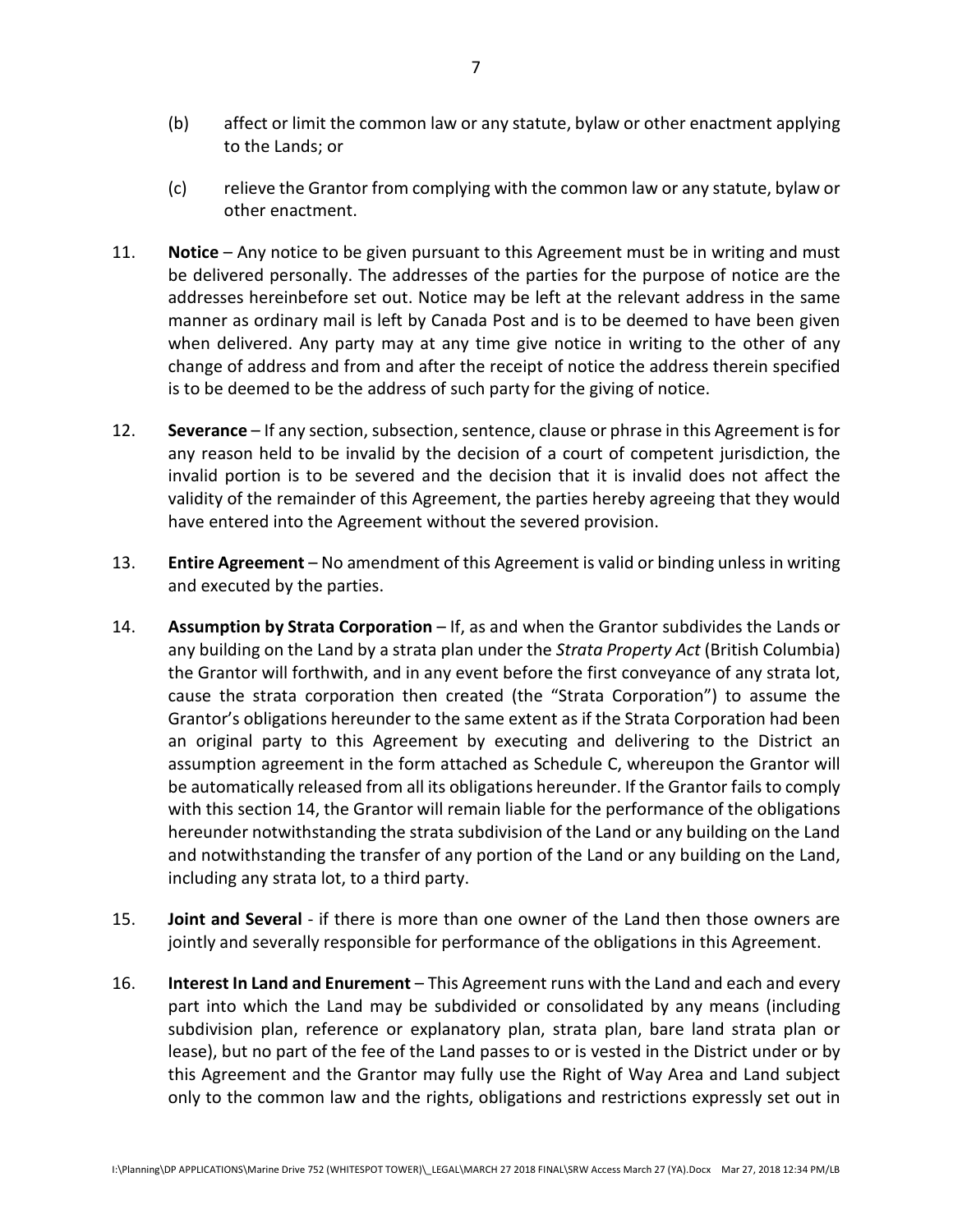this Agreement. This Agreement enures to the benefit of and is binding on the parties notwithstanding any rule of law or equity to the contrary.

As evidence of their agreement to be bound by the above terms, the parties each have executed and delivered this Agreement by executing Part 1 of the *Land Title Act* Form C and D to which this Agreement is attached and which forms part of this Agreement.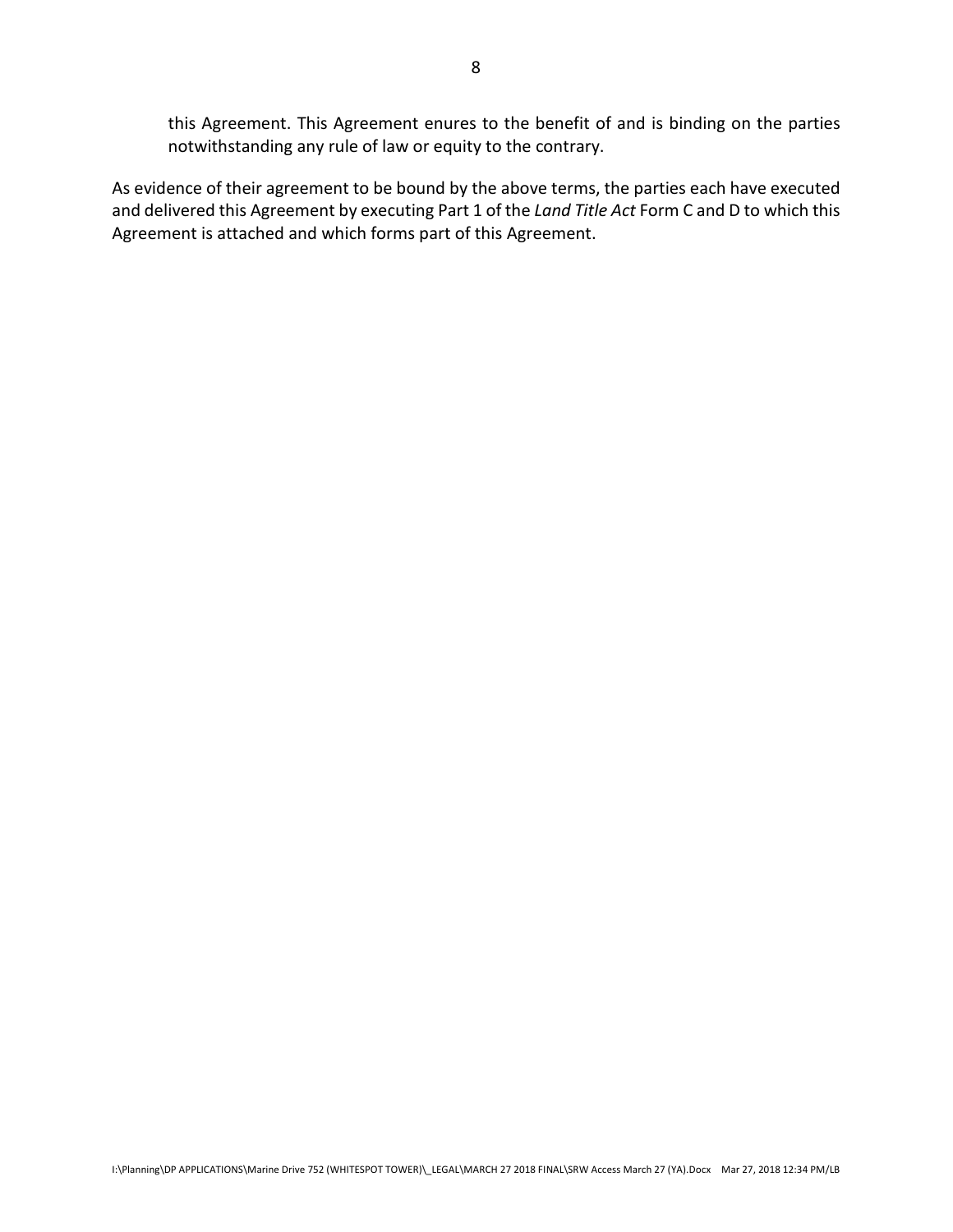#### **CONSENT AND PRIORITY AGREEMENT**

WHEREAS \_\_\_\_\_\_\_\_\_\_\_\_\_\_\_\_\_\_\_\_\_\_\_\_\_\_\_\_\_\_\_\_ (the "Chargeholder") is the holder of \_\_\_\_\_\_\_\_\_\_\_\_\_ (the "Charge") encumbering the lands (the "Lands") described in item 2 of the *Land Title Act* Form C attached hereto, which were registered in the Victoria Land Title Office under numbers respectively.

THEREFORE THIS CONSENT AND PRIORITY AGREEMENT IS EVIDENCE THAT IN CONSIDERATION OF \$1.00 AND OTHER GOOD AND VALUABLE CONSIDERATION PAID BY THE TRANSFEREE TO THE CHARGEHOLDER:

- 1. The Chargeholder hereby consents to the granting and registration of the Section 219 Covenant and Statutory Right of Way attached hereto (the "Covenant and SRW") and the Chargeholder hereby agrees that the Covenant and SRW shall be binding upon its interest in and to the Lands.
- 2. The Chargeholder hereby grants to the transferee described in item 6 of the *Land Title Act* Form C attached hereto priority for the Covenant and SRW over the Chargeholder's right, title and interest in and to the Lands, and the Chargeholder does hereby postpone the Charge and all of its right, title and interest thereunder to the Covenant and SRW as if the Covenant and SRW had been executed, delivered and registered prior to the execution, delivery and registration of the Charge.

IN WITNESS WHEREOF, the Chargeholder has executed and delivered this Consent and Priority Agreement by executing the *Land Title Act* Form D above which is attached hereto and forms part of this Agreement.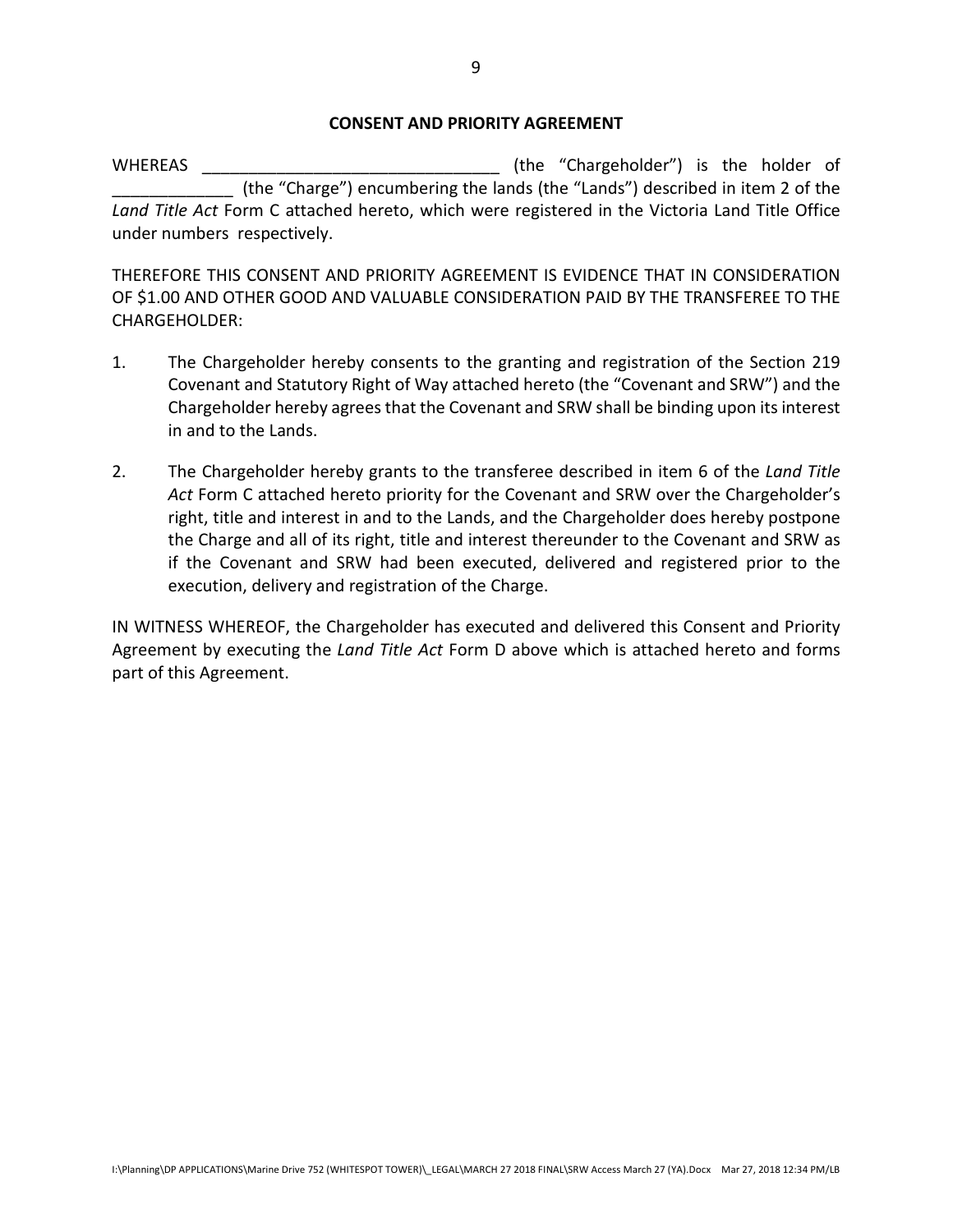

**SCHEDULE A Showing Right of Way Area**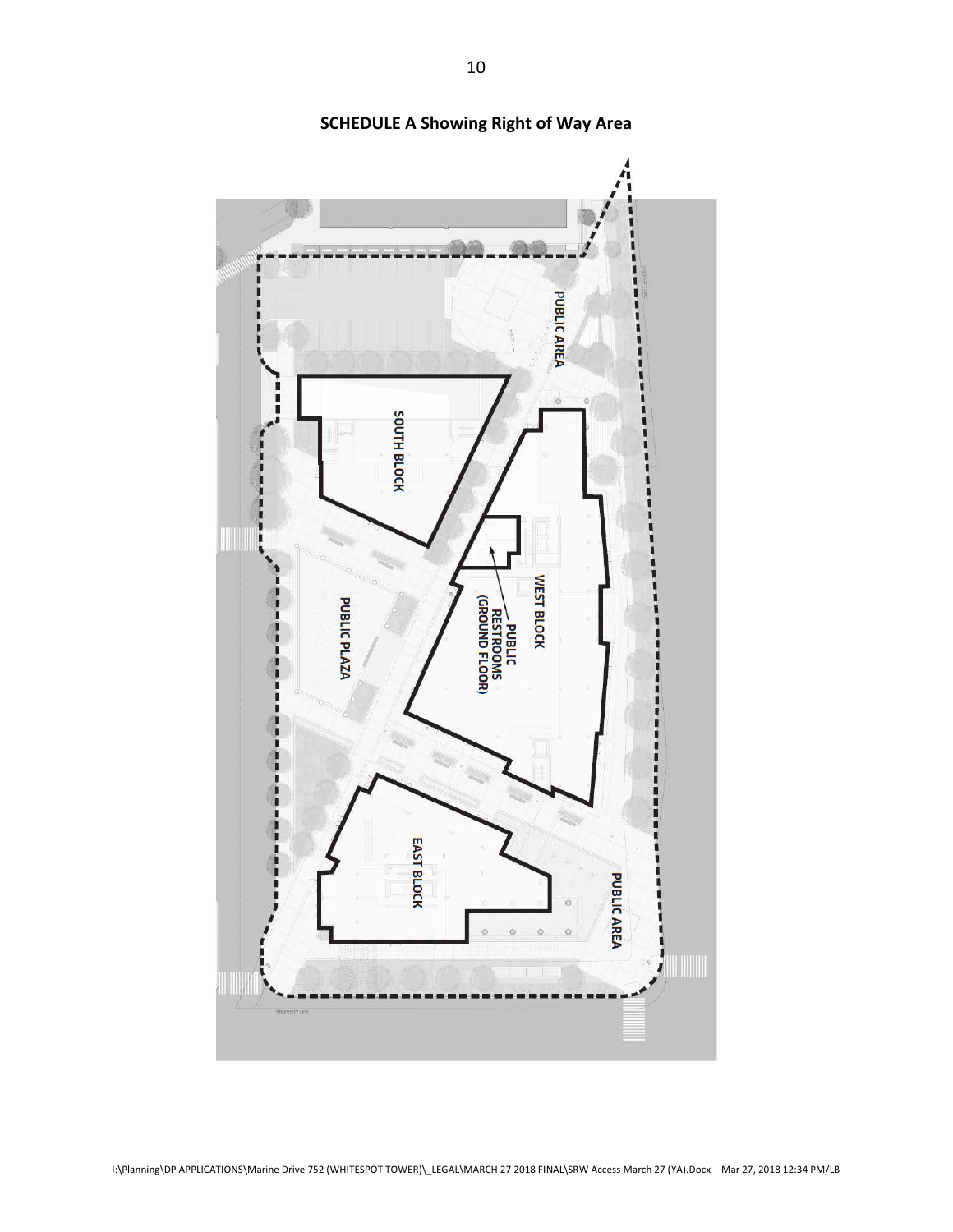# **SCHEDULE "B"**

# ASSUMPTION AGREEMENT

THIS AGREEMENT is dated for reference

BETWEEN:

**THE OWNERS, STRATA PLAN** \_\_\_\_\_\_\_\_\_\_\_\_\_\_\_

(the "Strata Corporation")

AND:

## **DISTRICT OF WEST VANCOUVER**

(the "District")

AND:

# **PARK ROYAL SHOPPING CENTRE HOLDINGS LTD.**

(the "Owner")

## WHEREAS:

- A. On the date that application was made to the New Westminster Land Title Office for deposit of Strata Plan \_\_\_, the Owner was the registered owner of the freehold estate in the land shown on such strata plan (the "Lands");
- B. The Owner has granted to the District a Statutory Right of Way and Section 219 Covenant for construction and maintenance of certain works, which agreement is registered in the New Westminster Land Title Office under numbers and and  $(the$ "Charges"); and
- C. It is a condition of the Charges that the Strata Corporation enter into this Assumption Agreement in respect of the Charges,

NOW THEREFORE IN CONSIDERATION of the premises and the sum of \$10.00 paid by each of the Owner and the District to the Strata Corporation and for other good and valuable consideration (the receipt and sufficiency of which are hereby acknowledged by the Strata Corporation), the Strata Corporation hereby covenants and agrees as follows:

1. The Strata Corporation covenants and agrees that the Strata Corporation will be bound by and will observe and perform all of the covenants, restrictions and agreements contained in the Charges, including without limitation the covenant to indemnify the District and the covenant to construct and maintain the Works(as defined in the Charges).